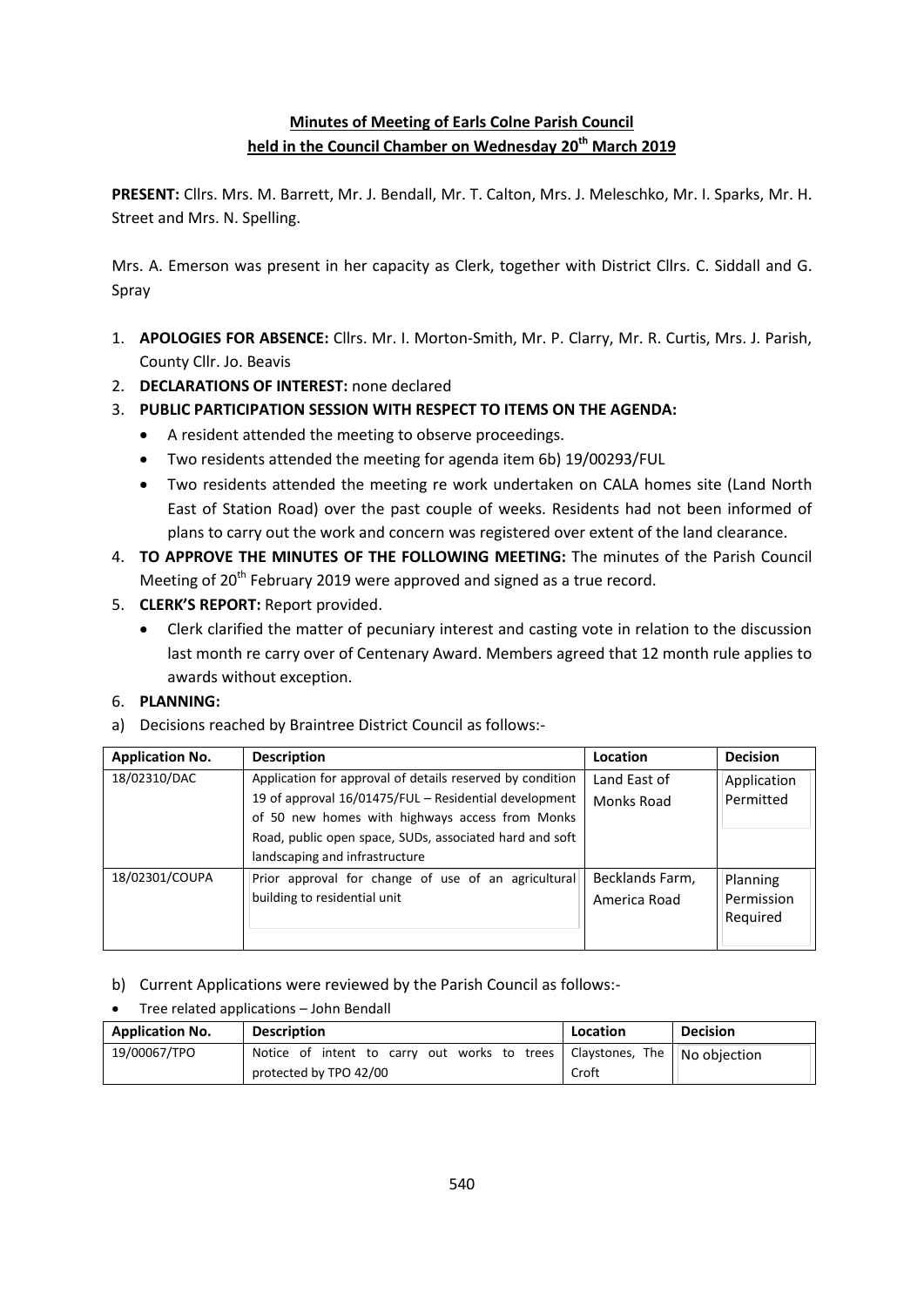#### Other applications – Hugh Street

| <b>Application No.</b> | <b>Description</b>                                                                                                                                                                                                                      | Location                                                     | <b>Decision</b>                                                                                         |
|------------------------|-----------------------------------------------------------------------------------------------------------------------------------------------------------------------------------------------------------------------------------------|--------------------------------------------------------------|---------------------------------------------------------------------------------------------------------|
| 19/00436/HH            | Construction of single storey garage/workshop/cart<br>lodge to replace existing garage                                                                                                                                                  | Moonraker,<br>Coggeshall Road                                | No objection but<br>Parish Council<br>would not like to<br>see this used for<br>residential<br>purposes |
| 19/00463/DAC           | Application for approval of details reserved by<br>condition 6 of approval 18/00871/FUL - Conversion<br>of existing barn dwelling to 2 x 3 bedroom dwellings<br>and porch extensions and creation of 1 x 4 bedroom<br>detached dwelling | The Farm,<br>Colne<br>Green<br>Farm,<br><b>Halstead Road</b> | No comment                                                                                              |
| 19/00394/PLD           | Application for Lawful Development Certificate for a<br>Proposed Use or Development - Proposed Loft<br>Conversion                                                                                                                       | 1 Oxford Court                                               | No comment                                                                                              |
| 19/00353/HH            | Erection of single storey side and rear extension                                                                                                                                                                                       | 33 Queens Road                                               | No objection                                                                                            |
| 19/00316/HH            | Demolition of an existing car port, garage and link<br>building and the erection of a new two storey<br>extension and detached car port                                                                                                 | Coggeshall<br>37<br>Road                                     | To be reviewed in<br>further detail<br>outside of this<br>meeting                                       |
| 19/00317/HH            | Erection of single storey rear extension and<br>associated alterations                                                                                                                                                                  | Eden House,<br>12 Upper Holt<br><b>Street</b>                | No objection, but<br>Parish Council<br>sympathetic to<br>objection raised by<br>neighbour               |
| 19/00306/FUL           | Construction of Goods in Transit Shed                                                                                                                                                                                                   | <b>Broomfield</b><br>Park,<br>Coggeshall Road                | No objection                                                                                            |
| 19/00349/DAC           | Application for approval of details reserved by<br>condition 3 of approved application 18/00871/FUL                                                                                                                                     | The Barn,<br>Colne<br>Green<br>Farm,<br><b>Halstead Road</b> | No comment                                                                                              |
| 19/00293/FUL           | Erection of detached dwelling within the ground of<br>Meadow Croft - Revised Scheme                                                                                                                                                     | Land Adjacent<br>Meadow Croft,<br><b>Station Road</b>        | No objection                                                                                            |

# c) Land Rear of Tey Road – Planning Committee Meeting –  $26<sup>th</sup>$  February 2019

Cllr. Sparks provided a summary of events at the Planning Committee for Tey Road. There was disappointment that the Planning Committee did not refuse the application on highway grounds. Members felt that the committee should have allowed it to go to appeal instead of pre-empting the decision. Cllr. Bendall noted that hearing is an issue at these meetings and Cllr. Spray advised that this is in hand.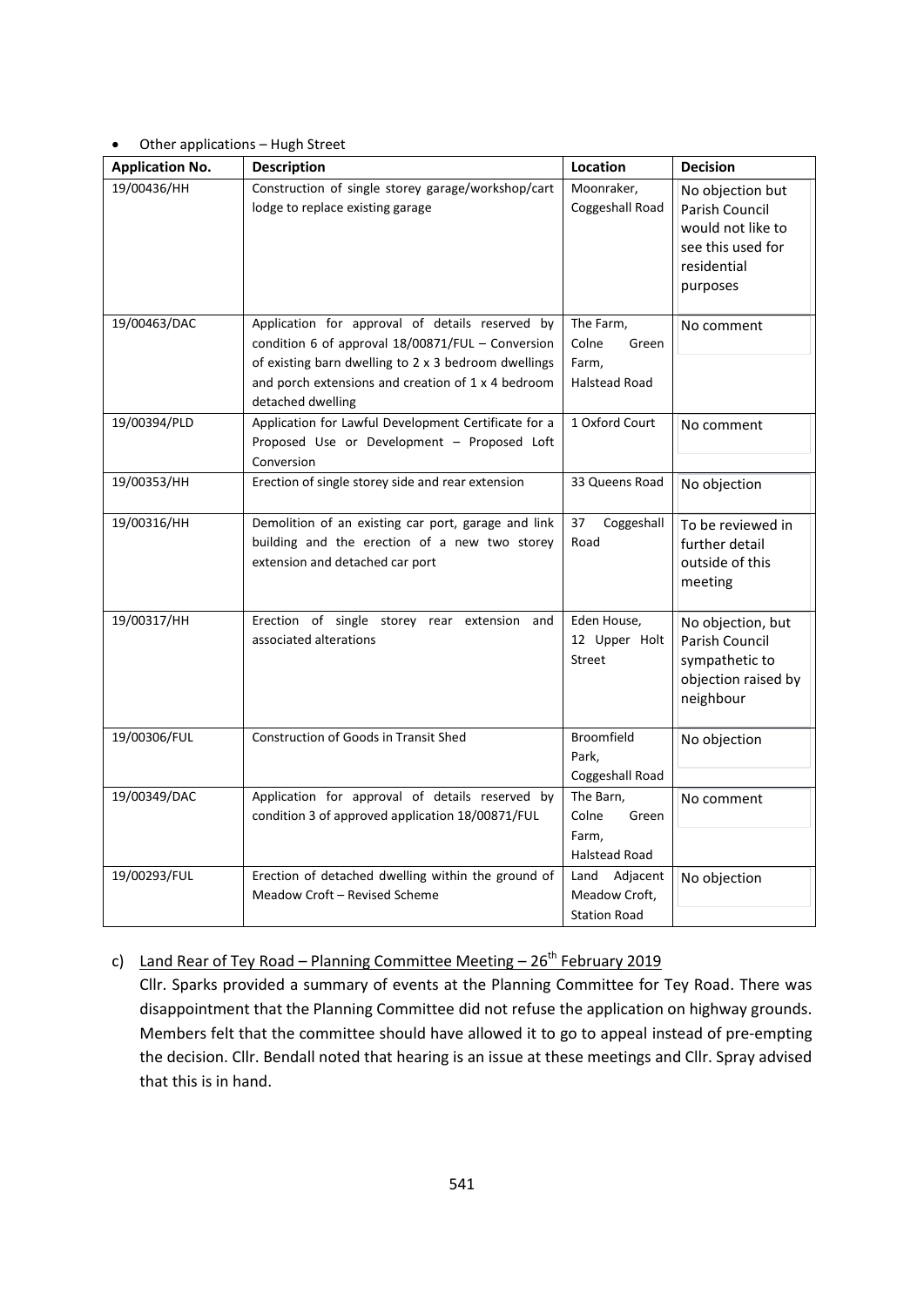#### d) Planning Committee  $-26^{th}$  March 2019 – Land North East of Station Road

Cllr. Spray advised that reserved matters for the Cala site will be reviewed at the next Planning Committee. The Planning Officer has recommended that is refused based on the housing mix and design of affordable housing.

#### 7. **MEMBER'S REPORTS:**

- a) Christmas High Street and Carol Service Meeting Cllr. Bendall provided an update on recent discussions re the village open evening and carol service. This year's event will be on Friday  $6<sup>th</sup>$ December with the carol service and refreshments being held at the Baptist Church.
- b) Recreation Club MUGA Meeting Members were provided with minutes of the meeting held on 12<sup>th</sup> March

#### 8. **NEIGHBOURHOOD PLAN:**

a) Update on Village Initiative

Cllr. Calton provided an update on status. We have received approval from BDC on the area that our Neighbourhood Plan will cover. Further meetings have been held by the Steering Group and by the Task Groups. Our housing lead has stepped down from the role and there will be a meeting next week to identify a replacement lead. A short questionnaire has been created and this will be delivered along with the Annual Report this year. We are meeting with students at Ramsey school on Monday and waiting for a date for Honywood. Hire of projector/screen was discussed and it was agreed that the viability of purchasing the equipment be reviewed and added to the agenda for next month.

- 9. **EV CHARGING POINT:** Cllr. Street provided an update on EV charging. Members decided that full costings were required before a decision could be made. Cllr. Street to investigate further. Cllr. Street to investigate if there is a closing date for the OLEV grant.
- 10. **MANAGEMENT OF ALLOTMENTS AT NEWHOUSE ROAD:** Members reviewed the request from the Earls Colne Allotment Association. Members agreed that they would not wish for the Parish Council to take on full responsibility for the allotments. They were in agreement with the ECAA taking full management of the allotments, on the condition that instead of paying no subscriptions, a nominal fee of £1 per plot be established. This brings both allotments in the village in line with each other in terms of fees paid to the Parish Council. The Parish Council agreed that they would continue to be responsible for the fence and the gate but that the hedge and all other areas would be the responsibility of the ECAA.
- 11. **LOCAL BUS CONSULTATION:** Members agreed the proposed Parish Council responses to the Local Bus Consultation.
- 12. **ANNUAL REPORT:** Members reviewed the draft annual report and suggested changes were agreed.
- 13. **ANNUAL MEETING:** Members were reminded that they will need to present their areas at the Annual Meeting. It was agreed that the Neighbourhood Plan be added as a separate agenda item to allow discussion of plans for the coming year. Clerk to contact BDC to arrange recycling talk for Annual meeting. Library questionnaire and Neighbourhood Plan questionnaire to be included in Annual Report as inserts.
- 14. **COMMUNITY WORKER:** No matters reported.